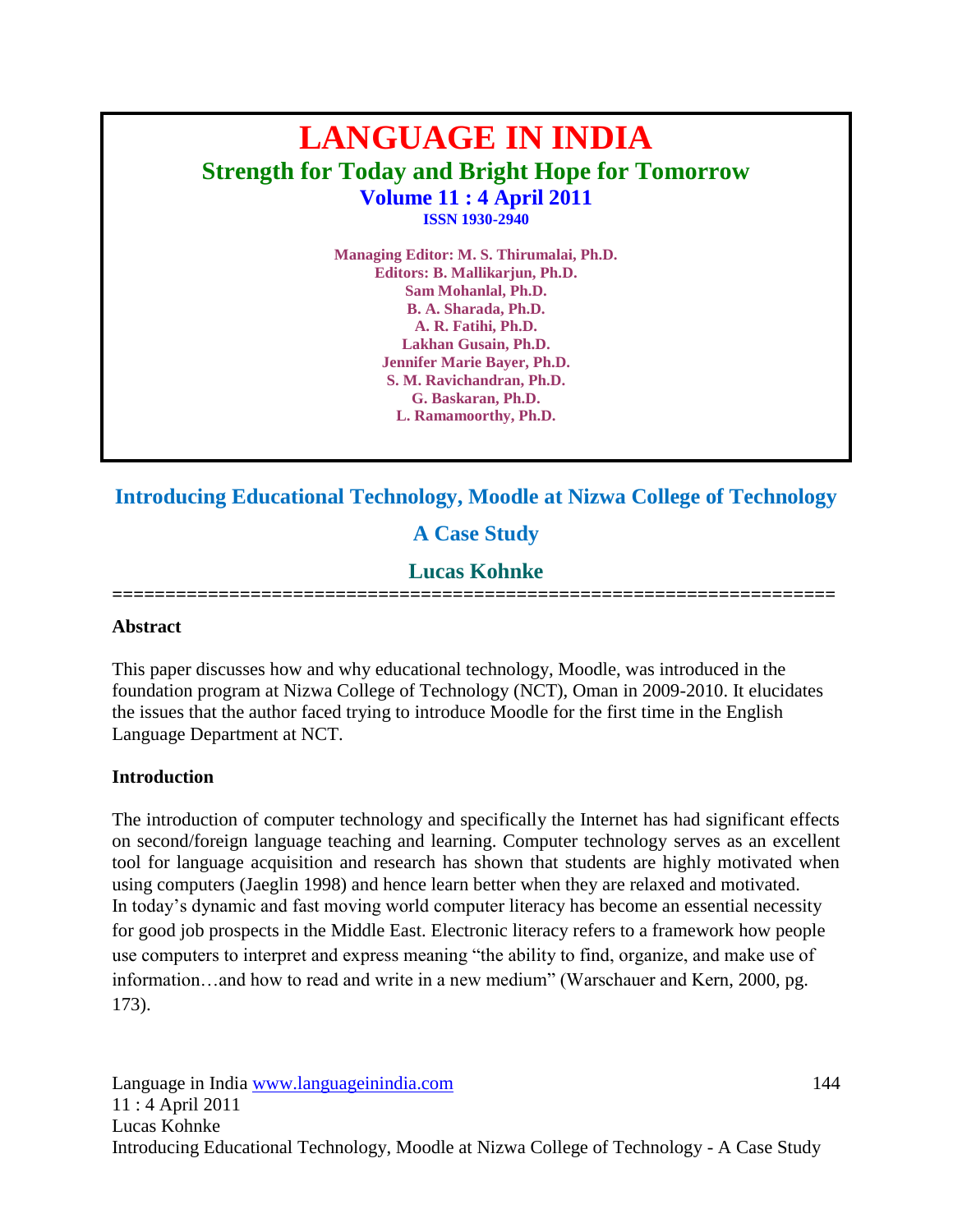Currently, students at Nizwa College of Technology (NCT), Oman have a very limited knowledge of computer usage. To help the students become more familiar with computers and to improve their English acquisition this paper will introduce why Moodle with its built in functions were chosen as the medium and how it enhanced the students' learning.

## **Background**

Nizwa College of Technology has been in existence since 1993 and is one of seven colleges of Technologies run by the Ministry of Manpower in Oman. The students in the college come from a variety of backgrounds: farms, deserts and cities. The goal of Nizwa College of Technology is to provide the students with technological and administrative knowledge in accordance with the requirements of the labor market.

The English Language Center teaches English as a second language to Omani nationals. The center offers two programs: the Foundation program and the Post-Foundation courses. The English Language Center is supported by 50 teachers from different countries, such as Scotland, England, USA and India amongst others. The center is equipped with the following facilities: Computer/Multimedia laboratories, Self-Access Center, Conference Rooms, Internet and Intranet services.

All classrooms in the buildings are reserved for only English classes and they are set up with chairs with small tables attached to the right arm. Each room is equipped with a blackboard or smart board, overhead projector and cassette/CD player with speakers.

The Foundation English language program aims at developing students communication skills in English so as to meet the academic requirements of the Post-Foundation specializations (IT, Engineering, Business, and Science).

Since Nizwa College of Technology is a technological college it is natural that teaching is geared towards real communication rather than a demonstration of target grammar and vocabulary.

### **Computer Assisted Language Learning**

Computer Assisted Language Learning (CALL) appeared in the 1960s. Levy (1997) defines CALL as "the search for and study of applications of the computer in language teaching and learning" (pg1). Computers have changed tremendously since the 1960s and changed how we communicate with each other. Computers continue to make an impact in our daily lives, therefore, incorporating computer technology in the classroom has become common around the world and it has been proven a great tool for language acquisition and was the natural step at NCT.

According to Warschauer CALL can be divided into three distinct categories. Namely, *behavioristic* CALL with was introduced in the 1960-1970s and focus on repetitive language drill and practice. The rationale behind were that repetitive exposure to the same material will be

Language in India www.languageinindia.com 145 11 : 4 April 2011 Lucas Kohnke Introducing Educational Technology, Moodle at Nizwa College of Technology - A Case Study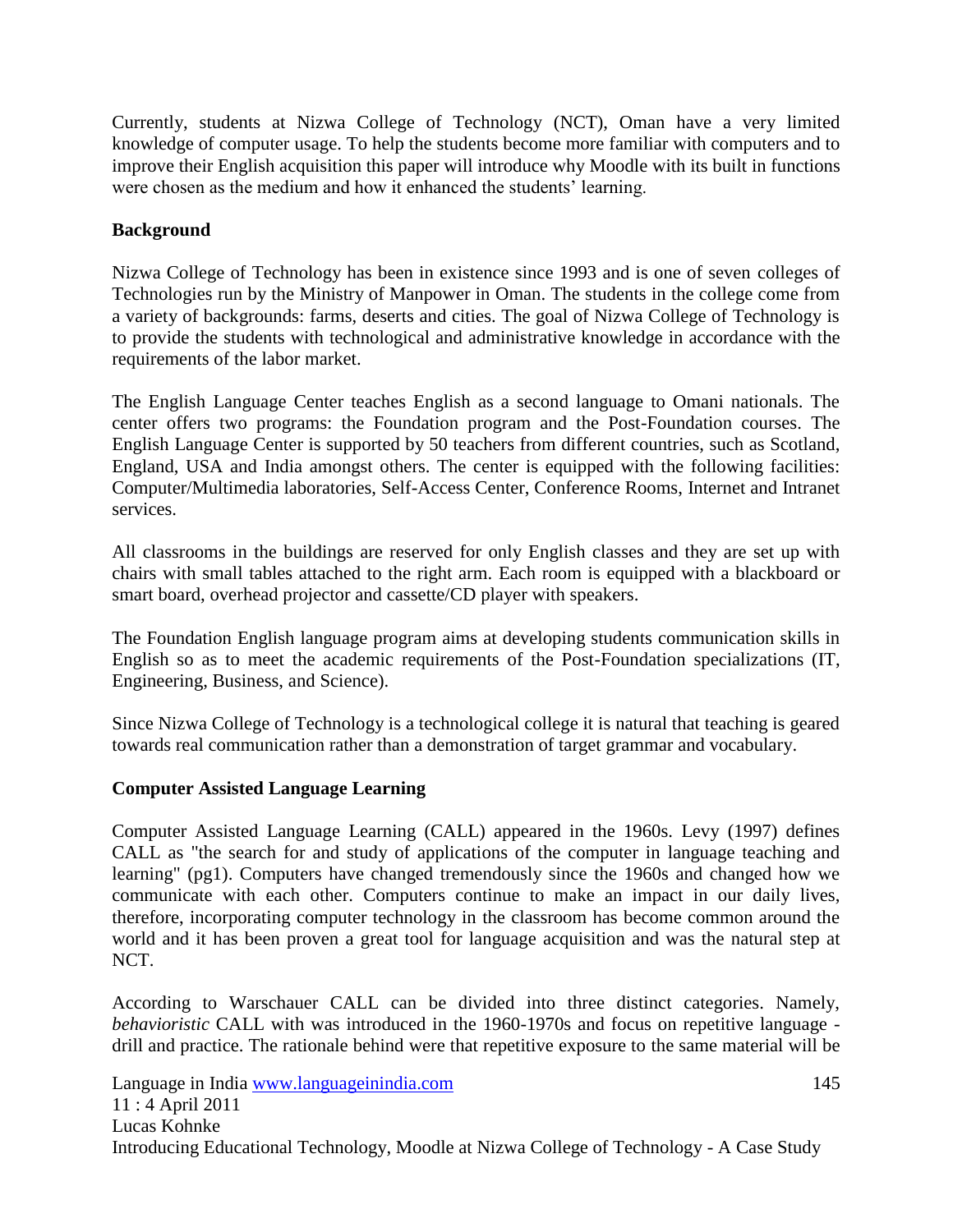beneficial for language acquisition. Second, *communicative* CALL which adhere to the communicative approach to teaching which became very popular in the 1970-1980s. Underwood (1998) was a strong advocate of this method and argued that communicative call focuses more on using forms than on the forms themselves. Finally, *integrative* CALL which is based on two important innovations multimedia computers and the Internet (Warschauer 1996, Computer Assisted Language Learning: An Introduction).

Internet it is a great tool for learners to practice the target language by interacting with each other or native speakers. The internet can satisfy both input and interaction which are the two most important factors in successful second/foreign language learning. Furthermore, language input on the web is almost always authentic which contributes even more to their learning. The computer is a "medium in which a variety of methods, approaches, and pedagogical philosophies may be implemented" (Garret, 1991 p. 75). It should be noted that the effectiveness of CALL is in how it is put to use.

### **Technology and Omani Students**

Computer Assisted Language Learning (CALL) has been around for over 40 years but has not been embraced as a form of educational medium at this college until recently. The students are not used to using computers; in fact, many of them have rarely used a computer or *surfed* the Internet prior to their enrollment. This does not imply that they are technophobes instead they have not had the opportunity to embrace computer technology compared to their equivalents in the Western World where today's young people can be described as digital native. As such they are not comfortable or confident and feel anxious using computers!

Warschauer and Kern points out that the literacy and communication skill in new on-line media is critical to success in almost all walks of life (pg. 171) and a NetDay survey released in 2004 asserts that technology has become "an indispensible tool in the education of today's students (*NetDay News* 2004). Therefore, a program using some of the functions available in Moodle Moodle has been introduced as the standard template used for online activities at NCT and is an acronym for "Modular Object Oriented Dynamic Learning Environment." Moodle has an open source license and is freely available. See http://moodle.org / (accessed May 21, 2009). as well as MSN/Yahoo Messenger was devised to introduce our students to the possibilities in using computer technology to enhance their language learning experience. MSN/Yahoo messenger was decided to be used later in the course after the students had become familiar with using Moodle as we wanted all students to have an email account outside the school and they are the most widely used email clients as well as messenger(s).

### **Moodle**

Language in India www.languageinindia.com 146 11 : 4 April 2011 Lucas Kohnke Introducing Educational Technology, Moodle at Nizwa College of Technology - A Case Study To enhance autonomous learning as well as in-class learning Moodle was introduced during the academic semester in 2008-2009 for Advanced Level Foundation students. Moodle is a free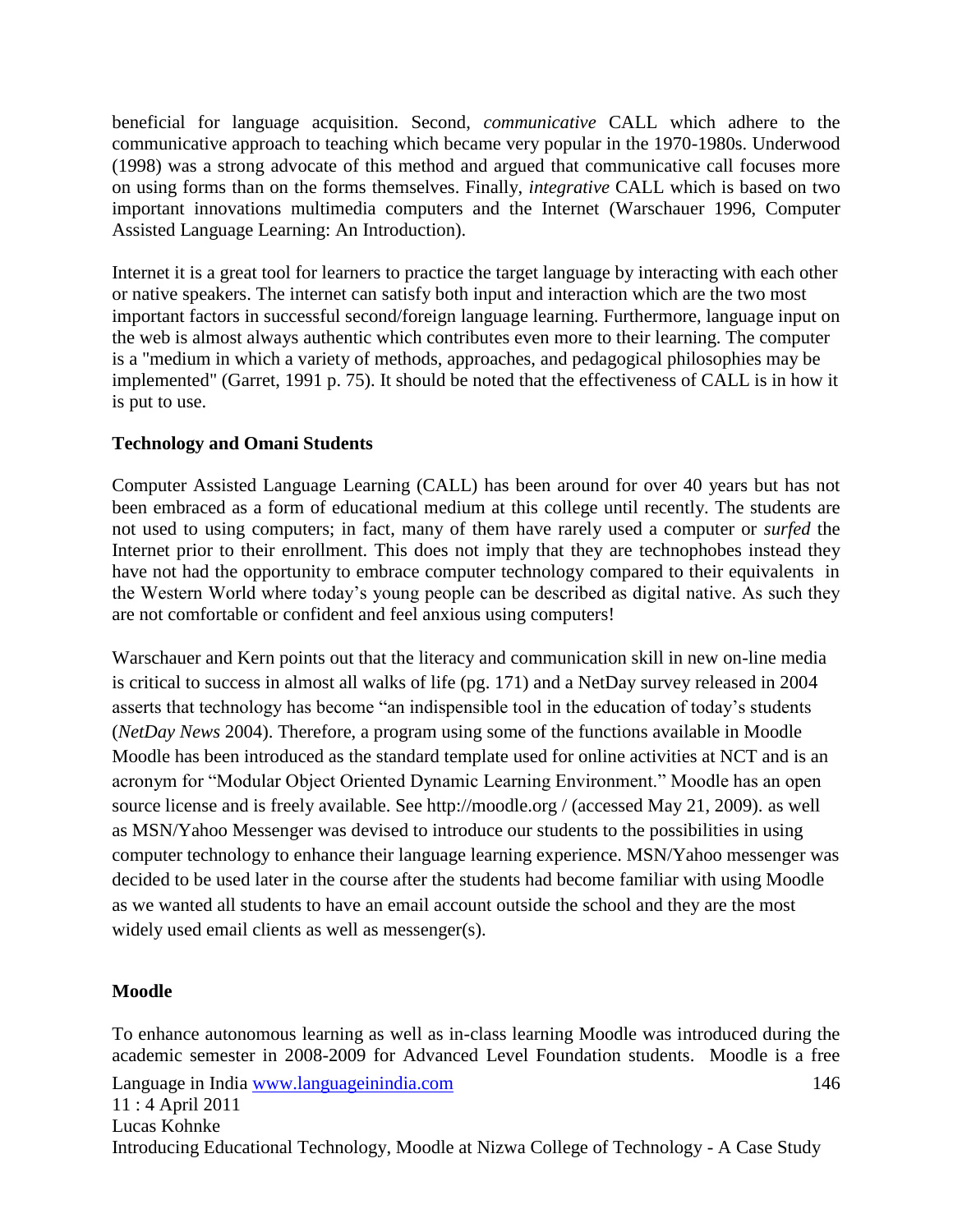Course Management Software (CMS) also know as Learning Management System (LMS) or as a Virtual Learning Environment (VLE) (See [http://moodle.org/\)](http://moodle.org/) that is "currently used by more than 56 percent of higher education establishment in the United Kingdom and has been adopted by the Open University in the UK, the largest distance education provider in the world" (Dudeney & Hockly p. 153). Perhaps the largest advantage of using CMS is that one can create a "blended-learning course involving face-to-face teaching, supported by online teaching using the synchronous and asynchronous tools within the system" (Sharma & Barrett, p. 108). Furthermore, studies on CMS such as Moodle presents evidence that the amount of language produced by each learner increases when compared to face-to-face interaction (Beauvois, 1992; Kelm, 1992; Warschauer, 1996).

The rationale for using a CMS such as Moodle over other similar ones (Blackboard, WebCT) was that Moodle is free; anyone can download Moodle and run it on their server. Moodle offers features such as course information, discussion boards, online quizzes and assessment collection and has several advantages for both students and staff, namely, access at any time, from anywhere; resources are always available: an online reading is never *out on loan*; A one-stopshop for all course-related documents, communication and activities. Hence, Moodle includes all the elements that we would like to use. Furthermore, Moodle has been adopted by the Ministry of Manpower as the official VLE for all Colleges of Technology and thus was the natural choice of medium.

By using Moodle as our platform we are able to control the online environment which is imperative in a traditional Muslim society and introduce each aspect of it slowly and methodically (there are cultural aspects of online usage that might alienate and hence demotivate some students). This serves to enhance the washback effect since learners can lose enthusiasm if they don't comprehend or agree with the purpose of technology-based activities (Warschauer 2008, pg. 210) and if used inappropriately it can do as much harm as good. Three specific functions of Moodle were decided to be introduced: blogs, chat, and email. These three were chosen to give the learners' more exposure to the target language through real communication and also for the relatively easiness to use.

#### **Computer Access**

While it is becoming more and more popular for students to have access to Internet at home or those who can afford to visit Internet Café's the majority of our student' come from difficult financial backgrounds and hence very few have any of these capabilities. In order to avoid the situation that some students become disadvantaged simple because of their lack of access to computers, certain steps were taken. Students in the advanced level were given priority to use the Self Access Center (SAC) in the department (where computers and technical support are available) where students have access to computer for self-study purposes for free eight hours a day. By using SAC, we minimized the financial problem due to the inaccessibility to appropriate resources.

### **Preparation**

Language in India www.languageinindia.com 147 11 : 4 April 2011 Lucas Kohnke Introducing Educational Technology, Moodle at Nizwa College of Technology - A Case Study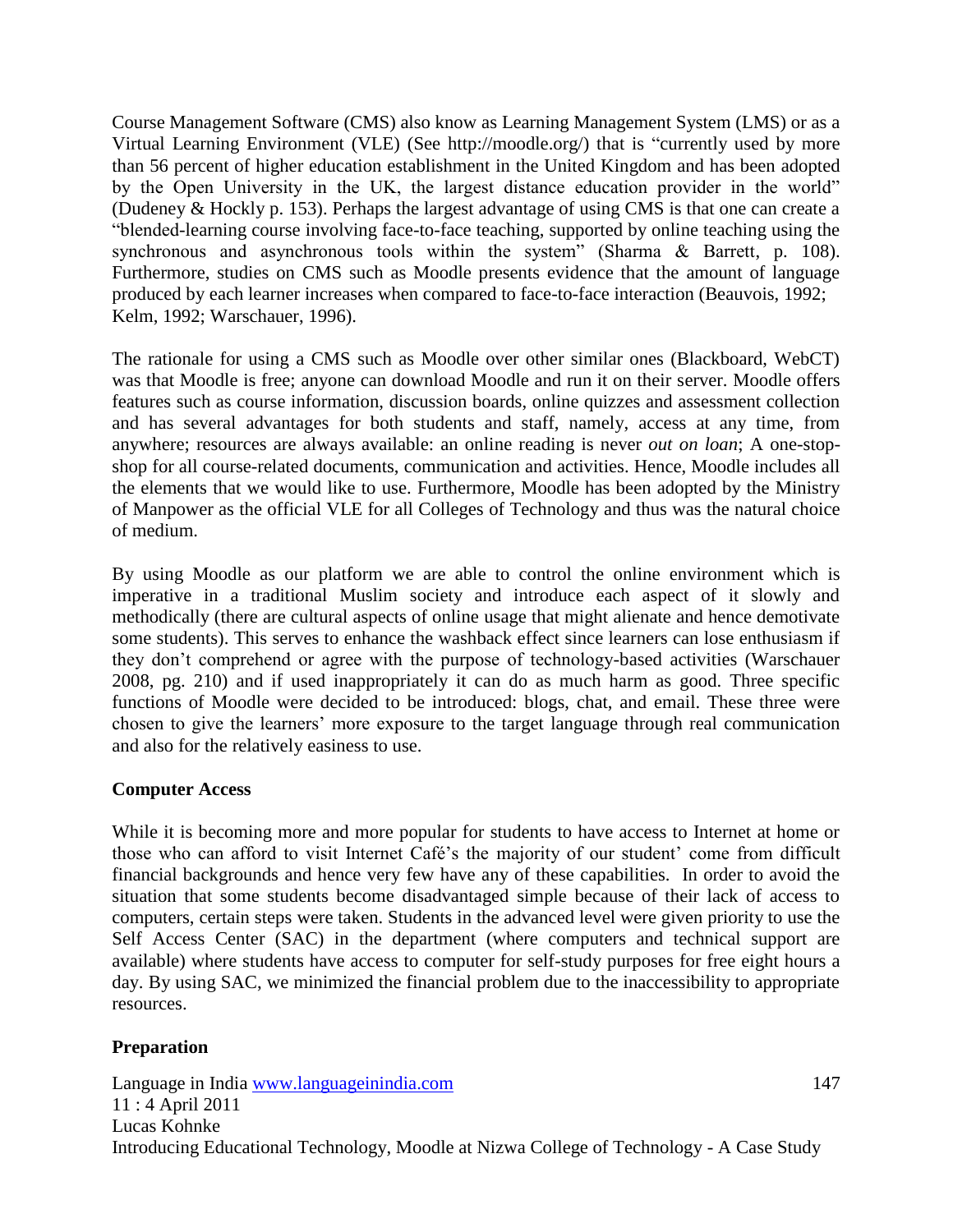In order to avoid their situation as disadvantage learners, all of them received training inside the classroom as well as in front of the computer. All of them were given a handout which clearly lay out all the steps that were required from accessing the computer at the SAC to login in and how to use the different functions on Moodle. Their initial Moodle training consisted of us meeting them in their classroom, discussing their handout(s), bringing them all down together to the SAC and helping them to log in and use the blog, chat and email function. This helped them to familiarize themselves with the SAC as well as the online environment. These steps were repeated an additional two times as requested by the students.

### **Netiquette**

Netiquette refers to a set of rules for behaving online (Shea, The Core Rules of Netiquette, 2005). Since our students are fairly new to communicating electronically it was important to introduce them to the proper way of behaving in an online community. The most cited suggestions for online user are the following: think first; write in upper and lower case; avoid abbreviations; be concise; avoid smiley's; don't flame; don't take offense easily; don't evangelize; and know the audience (Scheuermann & Taylor, 1997, pg 5). These suggestions plus basic textchat familiarization were given to our students in form of through relevant reading passages.

Students were asked to look around, spend a while reading the archives or listening to the chat people contributing. To get a sense of how the people who are already there act – to remember that those are real people out there. Only after that were they told to go ahead and participate. Misunderstandings can occur especially when a second language is being used between two different cultural groups and we tried hard to minimize this to occur. It should be noted that it is the individual online user who play the biggest role in encouraging netiquette standards of politeness and courtesy.

### **Rationale**

By focusing on Blogs, Chat and Emails we teach a few of the new literacies they will need to function in today's information age. Using these as a medium of writing can go a long way to teach skills such as research, organization and synthesis of ideas (Richardson 2009). Also, by writing to each other their writing becomes communicative and has a real purpose.

Research has found that Internet interaction help learners to gain input in the language learning process (Kitao, 1998). Synchronous communication of ESL learners helps them develop fluency, with students having to react and communicate in real times and real situations (Wiburg & Butker Pasceo, 2002). Whereas asynchronous can help develop deeper thinking skills, with time for writers to consider accuracy, develop an argument, and rewrite their contributions (Sharma & Barrett, 2008, pg 105). More importantly, there is less teacher and more student *talk* in computer classes.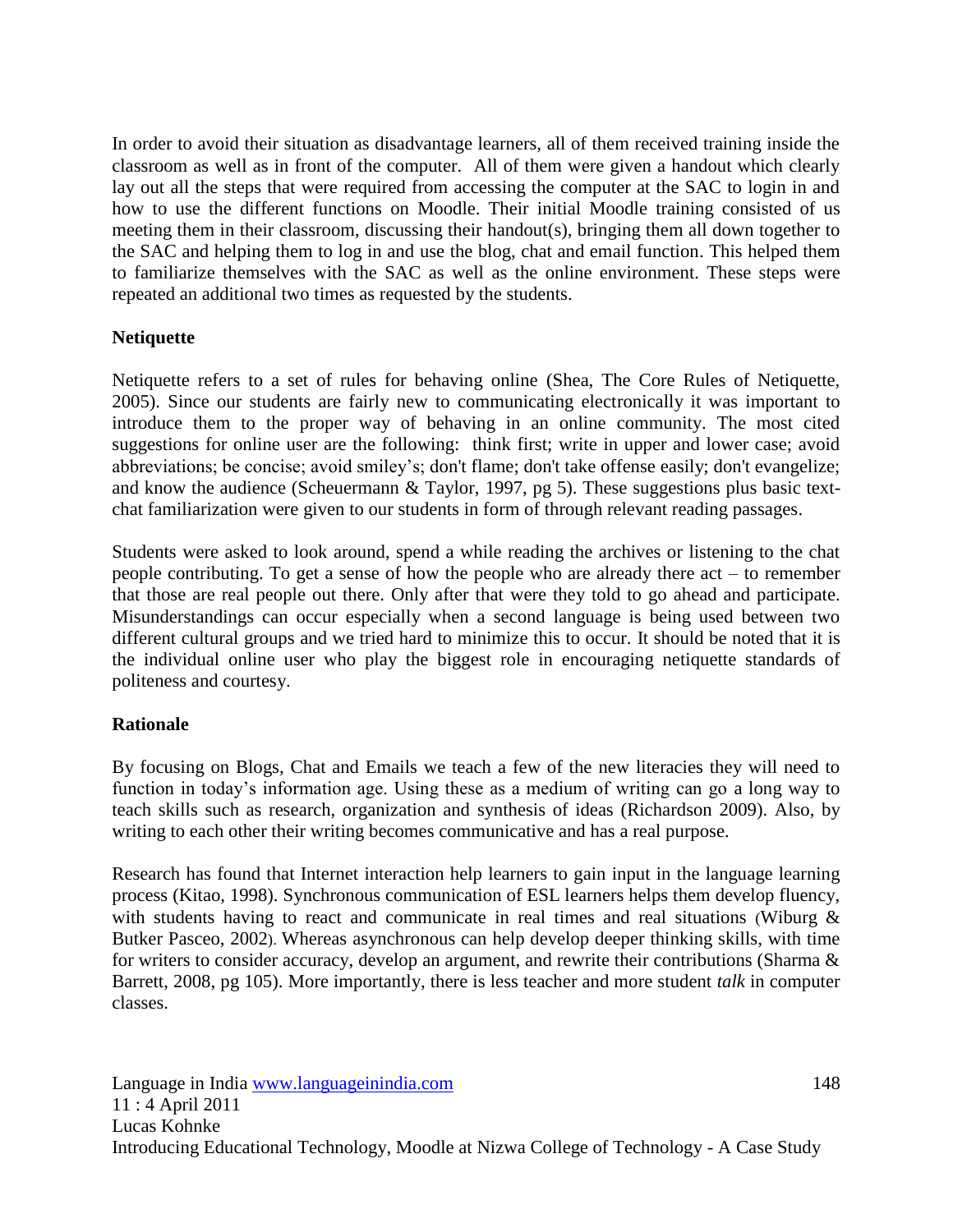Our students have no prior writing habit – therefore – it is important to make them comfortable as writers in English. By using these mediums with the right e-ctivities – with appropriate levels of challenge – and with enough language and information they will be able to complete the writing *task(s)* successfully and hence their confidence in writing in English will increase (Harmer pg. 61). The most obvious advantage to use these mediums is that they provide *realworld* tool for the students to practice their written English. In the case of blogs and emails students were asked to prepare their entries in Word prior to submitting to encourage spell check and peer review.

Online everyone is given equal space (Sullivan & Pratt, 1996); even the shy students will have an opportunity to contribute without feeling anxious. As they continue to participate, they also will take ownership of the blog, chat or email and become more motivated.

We used Blogs, Chat and Email to focus on particular subject. For example, students that will be studying business composed business email or memo's and posted them on their blogs, which allowed them and their friends to reflect on it later using the blog archive. This had high face validity since they can see they are writing what they will be writing in their professional life.

## **Cognitive Approach**

Cognitive approach to communicative language teaching is based not on habit formation but rather on instinctive cognitive knowledge in interaction with clear meaningful language. There are several technologies which support cognitive approach to language learning, which allow learners maximum opportunity to interact with meaning-rich contexts through which they construct and acquire competence in the language (Warschauer, M. and Meskill, 2000). Examples of these types of technologies include text-reconstruction software, concordance software, telecommunications, and multimedia software.

### **Socio-Cognitive Approach**

In contrast to the cognitive approach this one emphasis the social aspect of language acquisition. Students are given maximum opportunity for authentic social interaction to give students practice in the kinds of communication they will later engage in outside the classroom (Warschauer, M. and Meskill, 2000). Examples of these types of technologies include Blogs, Chat and Email. These have been called social software(s) and are thus powerful tools for supporting a sociocognitive approach to teaching.

### **Blogs**

The name blog is a shortened form of web log (Sharma & Barrett, 2008, pg. 19). Basically, they are websites to which bloggers (author(s)) engage readers with ideas and questions and links (Richardson, 2009, pg. 18). By using the built in blog function in Moodle, students learned to read more critically, think about the reading more analytically, and write more clearly. At the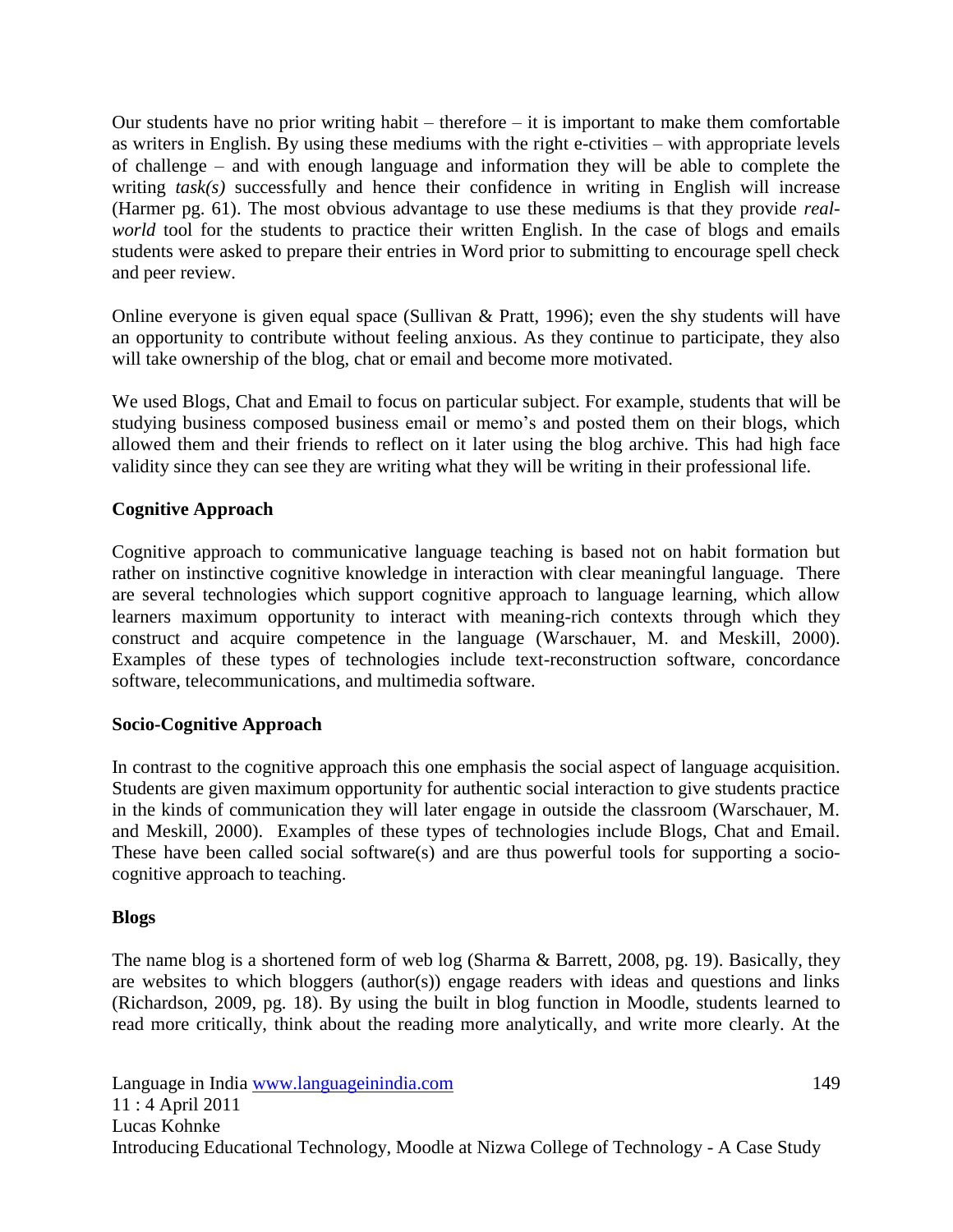same time they build relationships with peers and teachers within a safe and controlled weblog environment.

Blogs are a great way of connecting students with others outside the classroom via e-mail and chat. Using blogs will "facilitate all sorts of reflection and metacognitive analysis that was previously much more cumbersome" Richardson, 2009, pg. 27). With the help of blogs teachers and students are becoming much more aware about themselves and what is happening around them.

To start, we asked students to find any relevant information that interested them and post links to those on their blogs. The male students all posted about football and cars whereas the female students posted about a variety of things, such as tourism, cars, weather and movies. Then we taught them how to write about what they found useful at those sites. They could use their personal blog – to publish personal reflections to topics covered in class. All students were encouraged to visit each other's blogs and comment on what their friends had posted.

There were a couple of *issues* to using the blog at the beginning. First, students posted personal information such as their phone numbers and posted messages in Arabic. However, thanks to RSS everything was reviewed before being posted.

#### **Chat**

Another name for communicate through synchronous Network Based Communication (NBC) is to chat (Warschauer & Kern, 2000, pg. 61). In introducing chat to our students Moodle's built in message function was first used and later Microsoft/Yahoo messenger were used because of their specific features, they closely resembles oral communication and it is the most widely used messenger in Oman. Since chatting has many similarities to oral interaction, "it is only logical to assume that language practice through NBC will reap some of the same benefits for second language development as practice through oral interaction" (Warschauer & Kern, 2000, pg. 50). Also, chatting will increase the motivation and decrease the nervousness for using the target language (Kern 1995).

When a text chat partner has not understood the message, they will tell him or her, forcing the learner/writer to rephrase his or her message. This *negotiating of meanin*g can arguable work towards improving young learners' language abilities. However, if there is not a teacher, it is quite likely that learners will continue to replicate their mistakes or not take advantage of the learning opportunities provided by the activity. Therefore, students were encouraged to chat to their teachers when both parties were available. No specific time was given, instead they were asked to find each other online. Afterwards, they were asked to reflect on their experience and produce a short written summary either to be posted on their blog or sent as an email to their teacher. They were specifically asked to say who they spoke with, what was discussed, how long it took place and how they felt about it.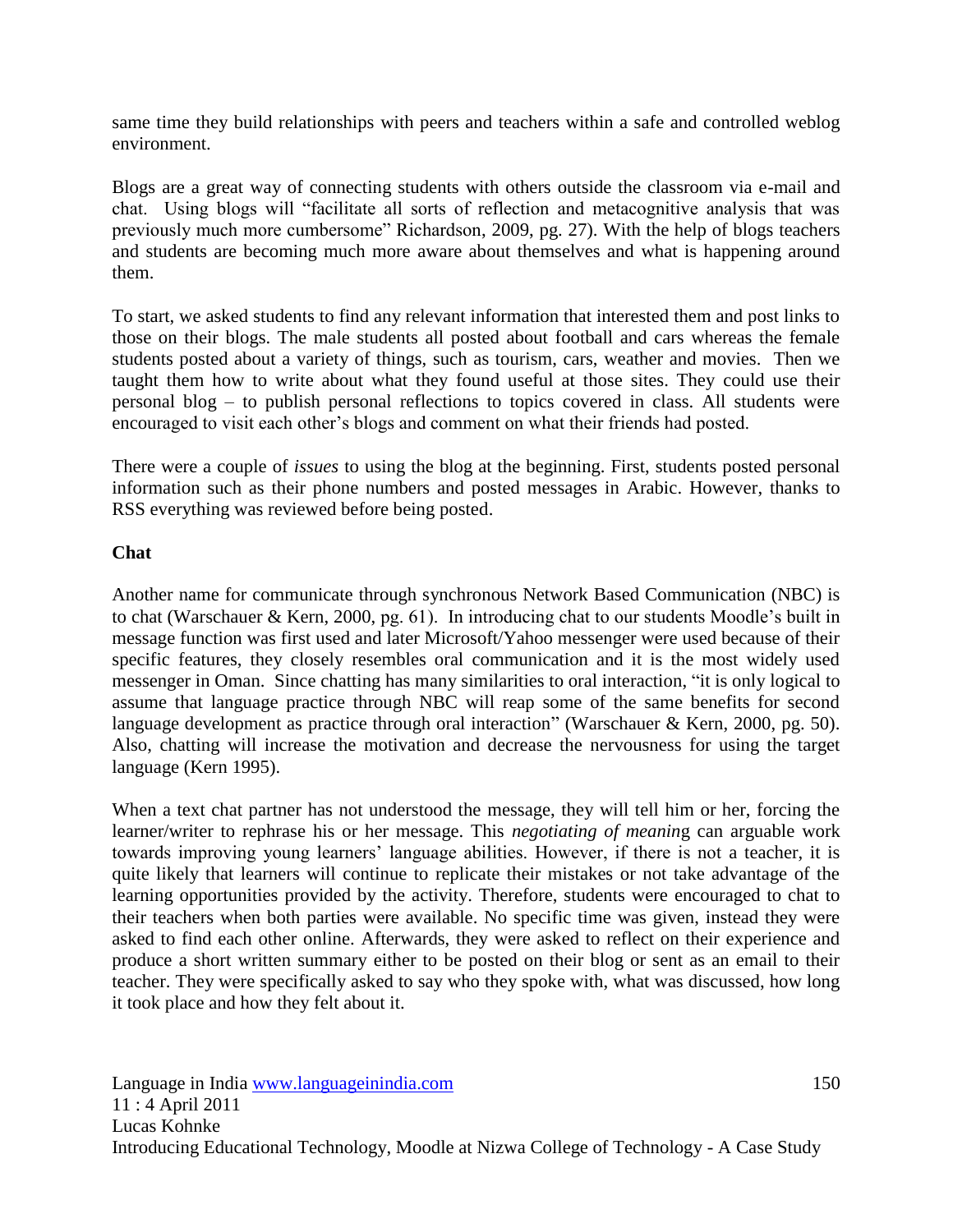There were some disadvantages when using chat at the beginning. The main advantage was there typing ability. The majorities of the students are slower typist and found it difficult to keep up with the rapid response from their teachers. But as they continued to type their typing speed increased. Another disadvantage was that some students found it confusing with overlapping turns.

## **E-mail**

E-mail is one of the most used Information and Communication Technology tools today (Dudeney & Hockly, 2007, pg 62). Therefore, it was natural to get the students involved both professionally and personally in using emails. Townshend (1997) and Warschauer (2008) have discussed and given suggestion on the use of email in language learning. However, they focused more on the effectiveness rather on efficiency as many of their suggestions require inter-school or even international co-operation. While this is possible it was not the focus of our e-ctivities which were to get students feeling comfortable using email by contacting their teacher and friends on a bi-weekly if not on a weekly basis.

Holliday (1999) found that electronic communication in the form of emails provides a range and distributive frequency of linguistic features comparable with other genres of writing and speaking. Furthermore, he imply "that the repetitive nature of email, in which writers quote and comment on each other's message, assist learners in understanding linguistics cues" (Warschauer, 2008, pg. 109). Peyton (2000) describes similar experiences that he found in his research which he calls language scaffolding.

Students were encouraged to email their teachers every other week, to ask questions about assignments, homework or just to say hello. Teachers were encouraged to send pre-lesson task and notices regarding any changes to the class.

Composing and reading emails allow students more opportunity to use the target language and hence they will improve. The obvious advantage is that email is relatively easy to use and that it is something that they will use later in life. Students were encouraged to use their school email accounts (same as their Moodle account) in contacting their teachers but later in the course we helped all students to register for either a hotmail or yahoo account.

### **Conclusion**

To be literate in the  $21<sup>st</sup>$  century means to be able not only to read and write but to use the computer. The introduction of computer technology and specifically the Internet has had significant effects on communicating, teaching and learning. It provides an important medium for second language learners to communicate with native speakers in real situations, improving their overall skills and learning more specific about the target culture. The Internet has changed how teachers and students interact with each other and increased the participation.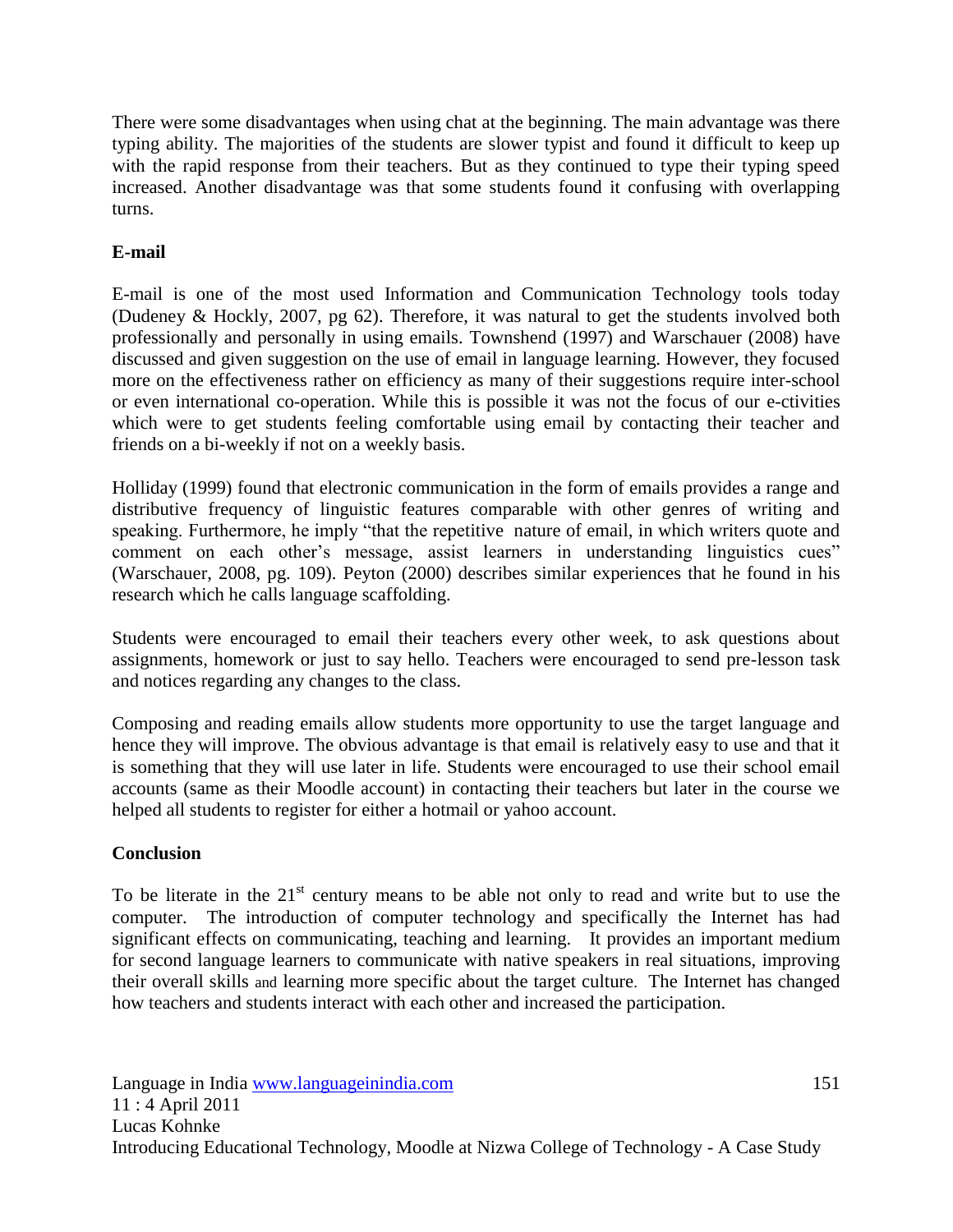At first students were first apprehensive about posting notes on blogs, sending emails and chatting to each other and their teachers. However, as they grew more and more accustomed to using them they realized that Internet is a fantastic tool to practice their English. Student found it practical to contact their teachers by email when they had individual questions and posted notes on the teachers' blogs when they had questions about something that they thought would benefit everyone. At the end it became apparent that chatting was the most popular medium of interaction since they received instant replies and after a while they started to use more complex language. Students are now evaluating the content on the Web for authenticity and are becoming critical communicators.

==================================================================================

#### **References**

- Beauvois, H.B. (1992). Conversation in Slow Motion: Computer Mediated Communication in the Language Classroom. *Foreign Language Annals, 25*, 455–464.
- Dudeney, G. & Hockly, N. (2007). *How To Teach English With Technology*. Malaysia: Pearson Education Limited.
- Garrett, N. (1991).Technology in the Service of Language Learning: Trends and Issues. *Modern Language Journal 75*, 74-101.

Harmer, J. (2004). *How To Teach Writing*. Malaysia :Pearson Education Limited.

- Jaeglin, C. (1998). Learners' and instructors' attitudes towards computer-assisted class discussion. In J. Swaffar, S. Romano, P. Markley, & K. Arens. (Eds.), *Language Learning Online: Theory and Practice in the ESL and L2 Computer Classroom* (pp. 121- 138). Austin: Daedalus Group, Inc.
- Kitao, S. K. (1998). Interaction and on-line synchronous communication in English language learning, *CALL-EJ*. Retreived on February 19, 2009 from [http://www.lerc.ritsumei.ac.jp/callej/3-1/kkitao.html.](http://www.lerc.ritsumei.ac.jp/callej/3-1/kkitao.html)
- Kern, R.G. (1995). Restructuring classroom interaction with networked computers: Effects on quantity and characteristics of language production. *Modern Language Journal, 79*, 457-476.
- Kelm, O.R. (1992). The use of synchronous computer networks in second language instruction: A preliminary report. *Foreign Language Annals, 25*, 441 - 454.
- Levy, Michael. 1997. *Computer-assisted language learning: Context and conceptualization.* New York: Oxford University Press.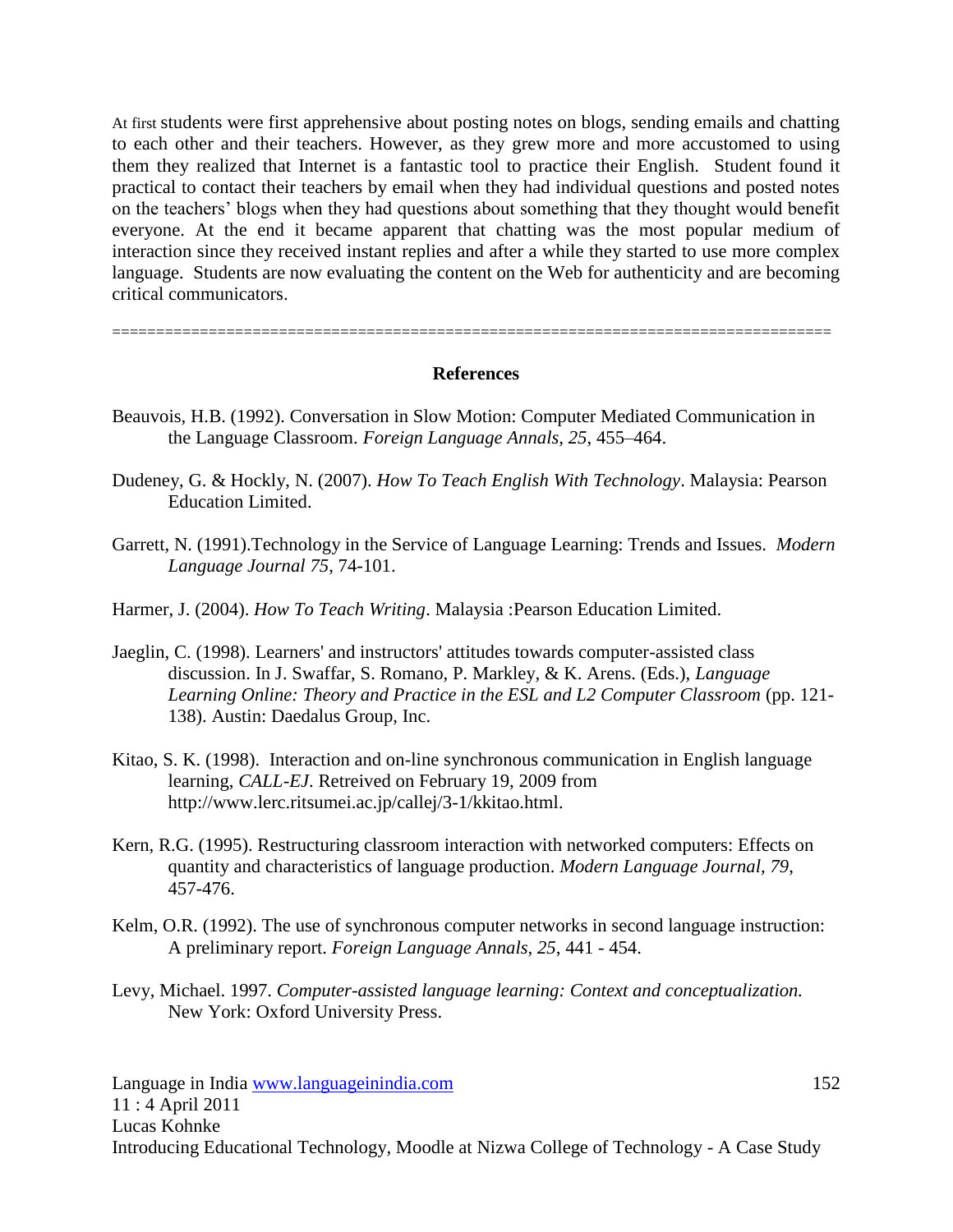- moodle.org: open-source community-based tools for learning. Retrieved May 5, 2009 from [http://moodle.org/.](http://moodle.org/)
- Netday News, Survey 2004 (2004). Retrieved May 2, 2009, from [http://www.netday.org/news\\_2004\\_survey\\_results.htm.](http://www.netday.org/news_2004_survey_results.htm)
- Peyton, J.K. (2000). *Dialogue journals interactive writing to develop language and literacy*. Retrieved on May 15, 2009, from [http://educationnorthwest.org/webfm\\_send/459.](http://educationnorthwest.org/webfm_send/459)
- Richardson, W. (2009). *Blogs, Wikis, Podcast, and Other Powerful Web Tools for Classrooms 2 nd Edition*. USA: Corwin Press.
- Scheuermann, L. & Taylor, G. (1997). Netiquette. *Internet Research: Electronic networking Applications and Policy, 7* (4), 269-273.
- Sharma, P, & Barret, B. (2008). *Blended Learning: Using Technology in and Beyond the Language Classroom*. Thailand: Macmillan Education.
- Shea, V. (2005). *The Core Rules of Netiquette*. Retrieved on May 2, 2009, from [http://www.albion.com/netiquette/corerules.html.](http://www.albion.com/netiquette/corerules.html)
- Sullivan, N. & Pratt, E. (1996). A Comparative Study of Two ESL Writing Environments: A Computer-Assisted Classroom and a Traditional Oral Classroom. *System, 24*(4), 491-501.
- Townshend, K. (1997). *E-Mail: Using Electronic Communications in Foreign Language*

*Teaching.* London: Centre for Information on Language Teaching and Research (CILT).

- Wiburg, K. & Butler-Pascoe, M.E. (2002). *Technology and Teaching English Language Learners*. Englewood Cliffs, New Jersey: Prentice Hall, Inc.
- Warschauer, M. (2008). Online Communication. In R. Carter, & D. Nunan (Eds.), *Teaching English to Speakers of Other Languages* (207-212). Cambridge: Cambridge Press.
- Warschauer, M. & Kern, R. (editors) (2000). *Network-based Language Teaching: Concepts and Practice*. Cambridge: Cambridge University Press.
- Warschauer, M. & Meskill, C. (2000). *Technology and Second Language Teaching*. Retrieved on May  $4^{\text{th}}$ , 2009, from [http://www.albany.edu/etap/faculty/CarlaMeskill/publication/mark.pdf.](http://www.albany.edu/etap/faculty/CarlaMeskill/publication/mark.pdf)
- Warschauer, M. (1996). *Computer Assisted Language Learning: An introduction.* Retrieved May 3, 2009, from [http://www.ict4lt.org/en/warschauer.htm.](http://www.ict4lt.org/en/warschauer.htm)

Language in India www.languageinindia.com 153 11 : 4 April 2011 Lucas Kohnke Introducing Educational Technology, Moodle at Nizwa College of Technology - A Case Study

==================================================================================